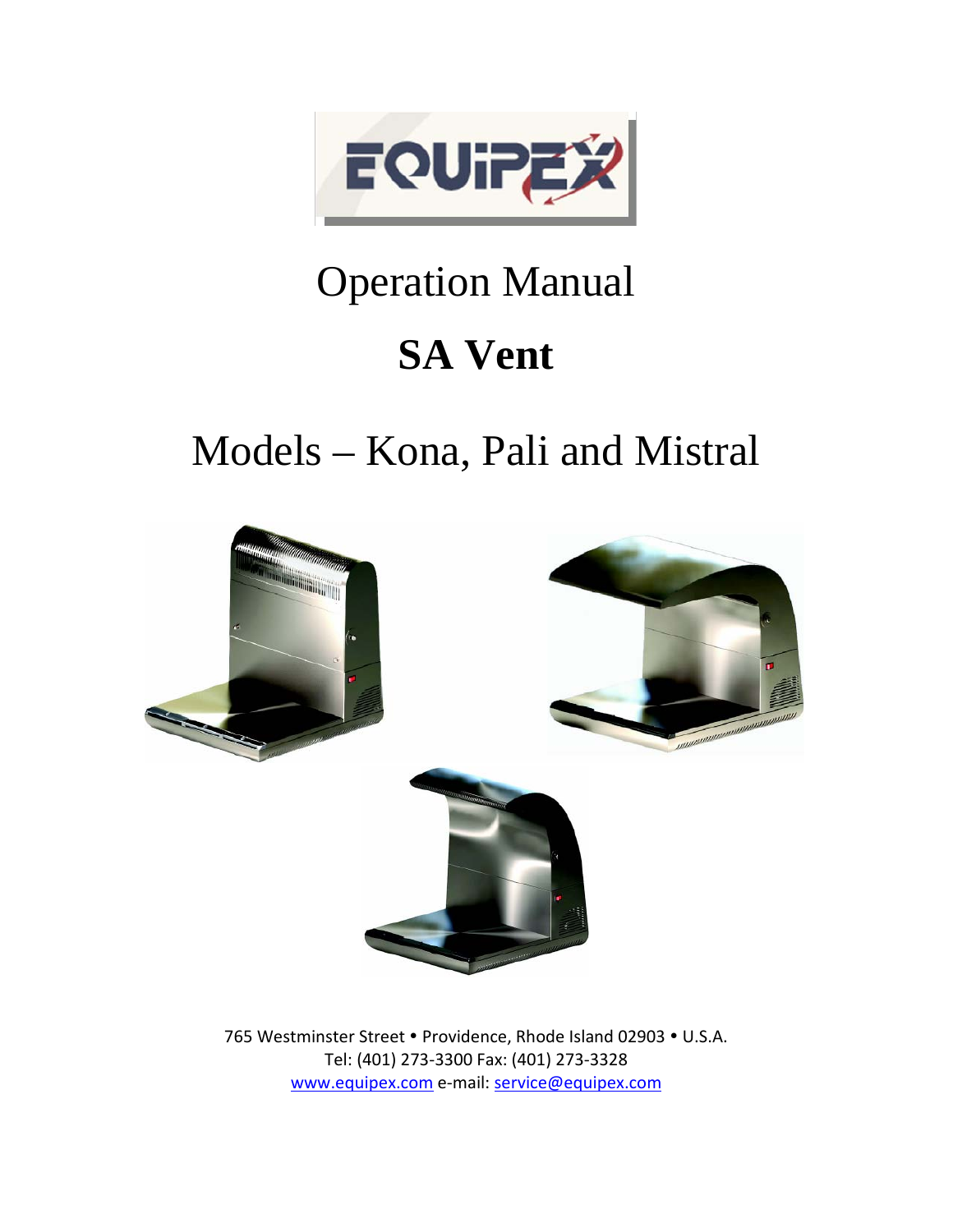## **IMPORTANT SAFEGUARDS**

When using electrical appliances, basic safety precautions should always be followed, including the following:

- 1. Read all the instructions before use.
- 2. To avoid electric shock, **do not immerse the power cord**, **or any part of the unit**, in any liquid.
- 3. Unplug appliance from the electrical outlet when not in use, and before cleaning. Allow appliance to cool before installing or removing any parts or accessories, and before cleaning.
- 4. Do not operate any appliance with a damaged cord or plug, or if appliance should sustain damage, or malfunction in any way. In this event, return appliance to the nearest authorized service facility for examination, repair or adjustment.
- 5. The use of accessories and/or attachments not recommended by the appliance manufacturer may cause injury or damage to the appliance, and may void your warranty.
- 6. Do not use outdoors.
- 7. Do not allow the power cord to hang over the edge of a table or counter, or to be exposed to hot surfaces, as damage may occur.
- 8. Do not place appliance on or near a burner, or in a heated oven.
- 9. To disconnect an appliance, **first** turn all controls to the **'off'** position *then* unplug the power cord from the wall outlet.
- 10. Do not use appliance other than for its intended use.
- 11. SAVE THESE INSTRUCTIONS FOR LATER USE!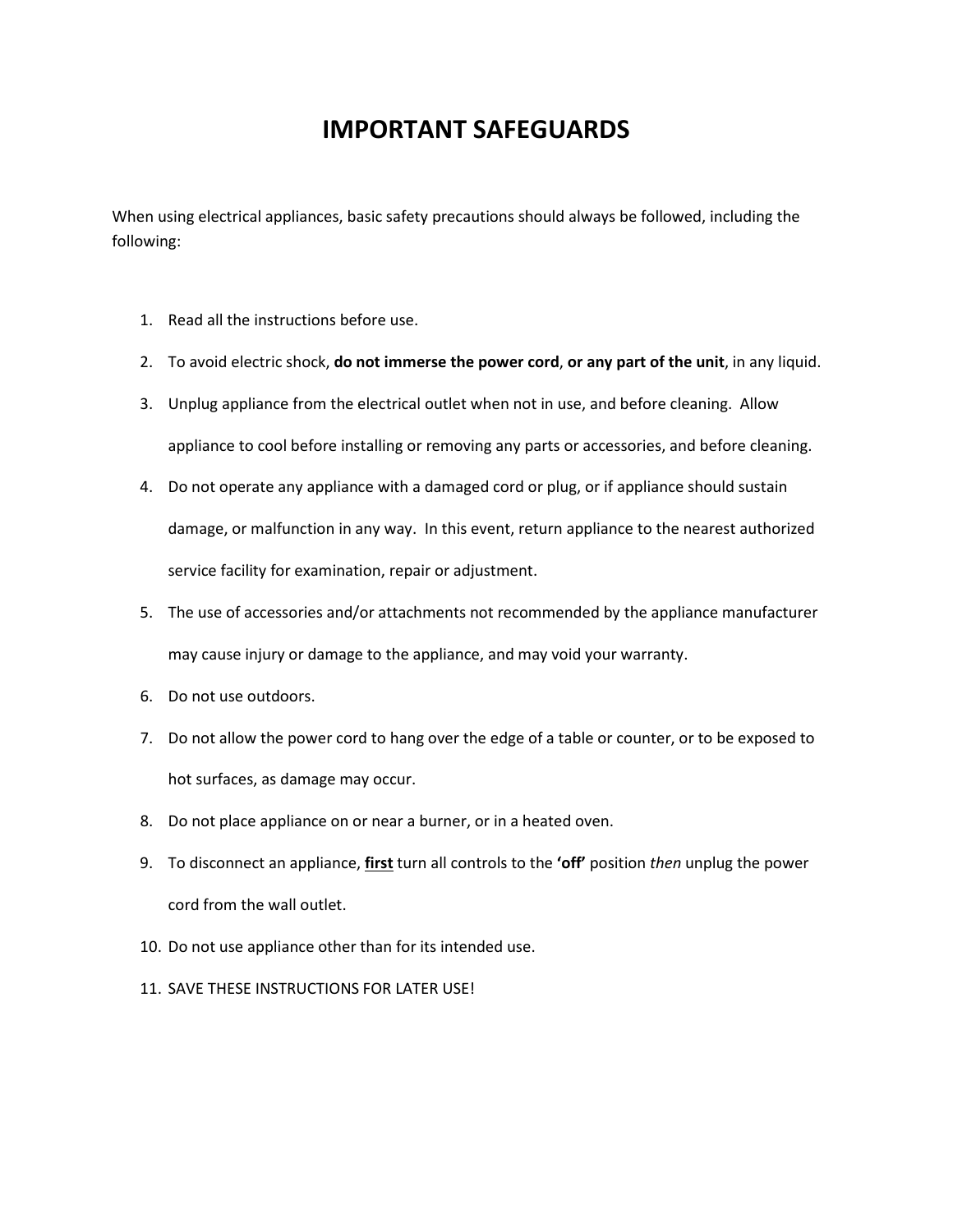







### **SPECIFICATIONS**

*Patent Pending*

| <b>MODEL</b>                              | <b>DIMENSIONS (HWD)</b>                                                                          | <b>ELECTRICAL</b>                                                                                                   | <b>NEMA PLUG</b> | <b>CAPACITY</b>                                                 |
|-------------------------------------------|--------------------------------------------------------------------------------------------------|---------------------------------------------------------------------------------------------------------------------|------------------|-----------------------------------------------------------------|
| <b>SAV-O Mistral</b><br><b>SAV-G Pali</b> | 29" x 26" x 29 3/4"<br>Base 26"W x 20 3/16"D<br>31 1/4" x 26" x 29 3/4"<br>Base 26"W x 20 3/16"D | 115 VAC, 5.5 amps,<br>single phase. 6 foot<br>power cord with<br>strain relief<br>mounting, UL listed,<br>grounded. | 5-15P plug end.  | Holds up to 150 lbs<br>& dimensions up to<br>25 1/2" W by 18" D |
| <b>SAV-U Kona</b>                         | 30 7/8" x 26" x 29 3/4"<br>Base 26"W x 20 3/16"D                                                 |                                                                                                                     |                  |                                                                 |

### **CONSTRUCTION**

O 304 Stainless Steel, #4 finish

O Filters removable from the front of the equipment:

- 1. Angled baffle grease filter, cleanable and reusable
- 2. Electrostatic material particulate filter to remove smaller particles in the air disposable
- 3. Activated charcoal filter to treat odors disposable

O Removable grease collection cup

**Installation:** Unit must be installed on level surface.

**Warranty:** One year parts and labor (except filters)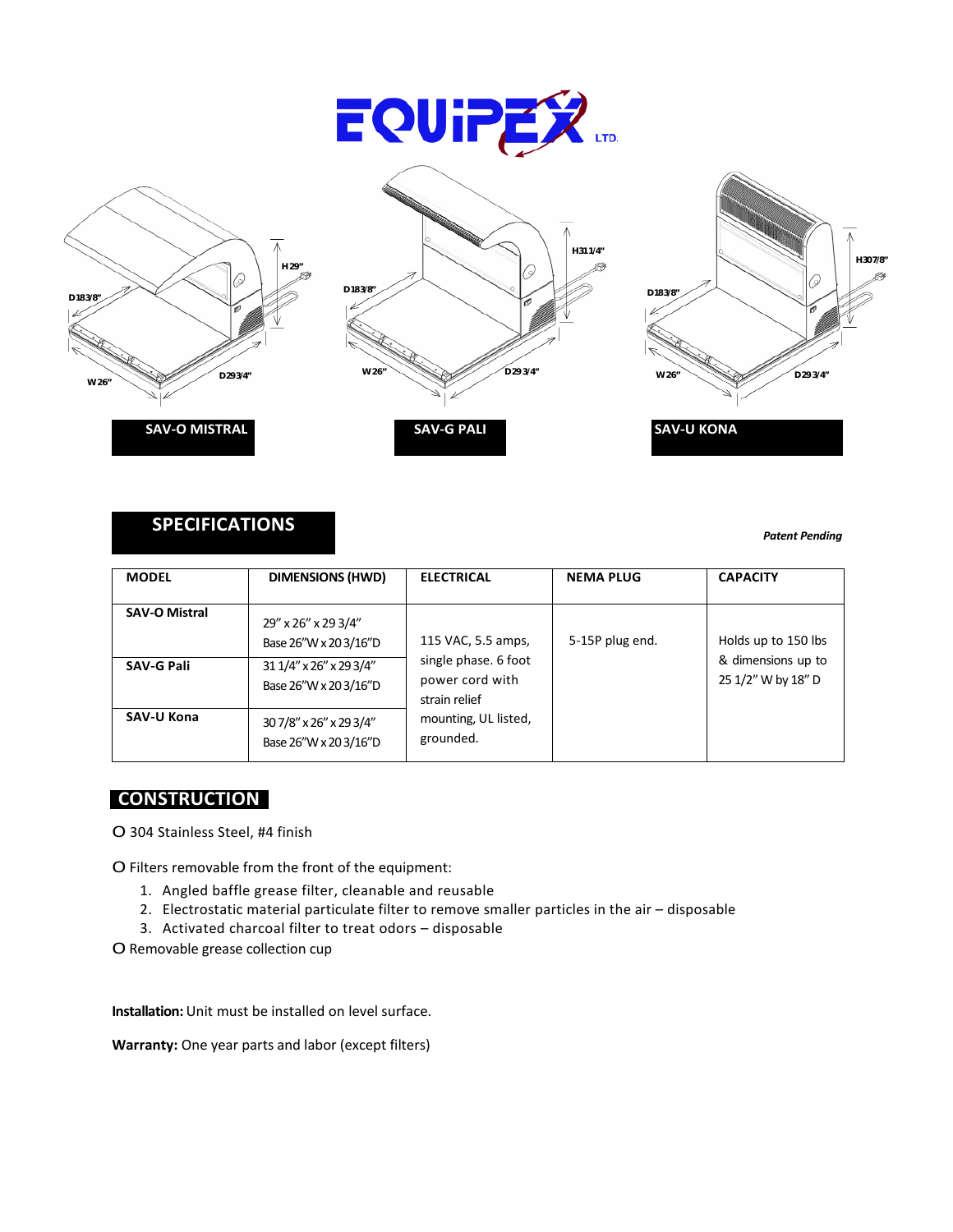## **SA Vent Operating Instructions**

#### General:

The SA Vent is designed to improve the environment for kitchen staff and patrons by removing smoke, odors, moisture and grease laden vapors from the ambient air. It works with compact countertop cooking appliances such as convection ovens, toasters, Panini grills and griddles. The SA Vent unit operates from a standard 120V outlet, and draws 3.5A. It comes with a preinstalled NEMA 5-15P cord. The platform will hold equipment up to 150 lbs. and 25  $\frac{1}{2}$  W x 18" D. The unit is equipped with interlock switches to insure that three all filters, and the front filter panel, are installed and correctly positioned in order to operate.

The air filtering system consists of the following three filters.

- Washable grease filter
- Disposable electrostatic particulate filter
- Disposable activated charcoal smoke filter

The Grease impinges upon the baffles and drains downward. Holes in the frame bottom divert the grease into a trough and to a container away from the fire danger area.

#### Installation:

The SA Vent is shipped assembled, except for the grease filter. Remove from packing materials and make sure the unit is complete and undamaged. The SA Vent must be installed on a level surface, away from sources of excessive heat and moisture. Insure that nothing is blocking the air intake cutouts that provide cooling of the motor, or the air exhaust ports.

The grease filter is installed at a 45-degree angle, to allow grease to flow freely down the baffles and through the drain holes. The grease channel below the filter is at a slight angle to allow the grease to run into the trap without pooling.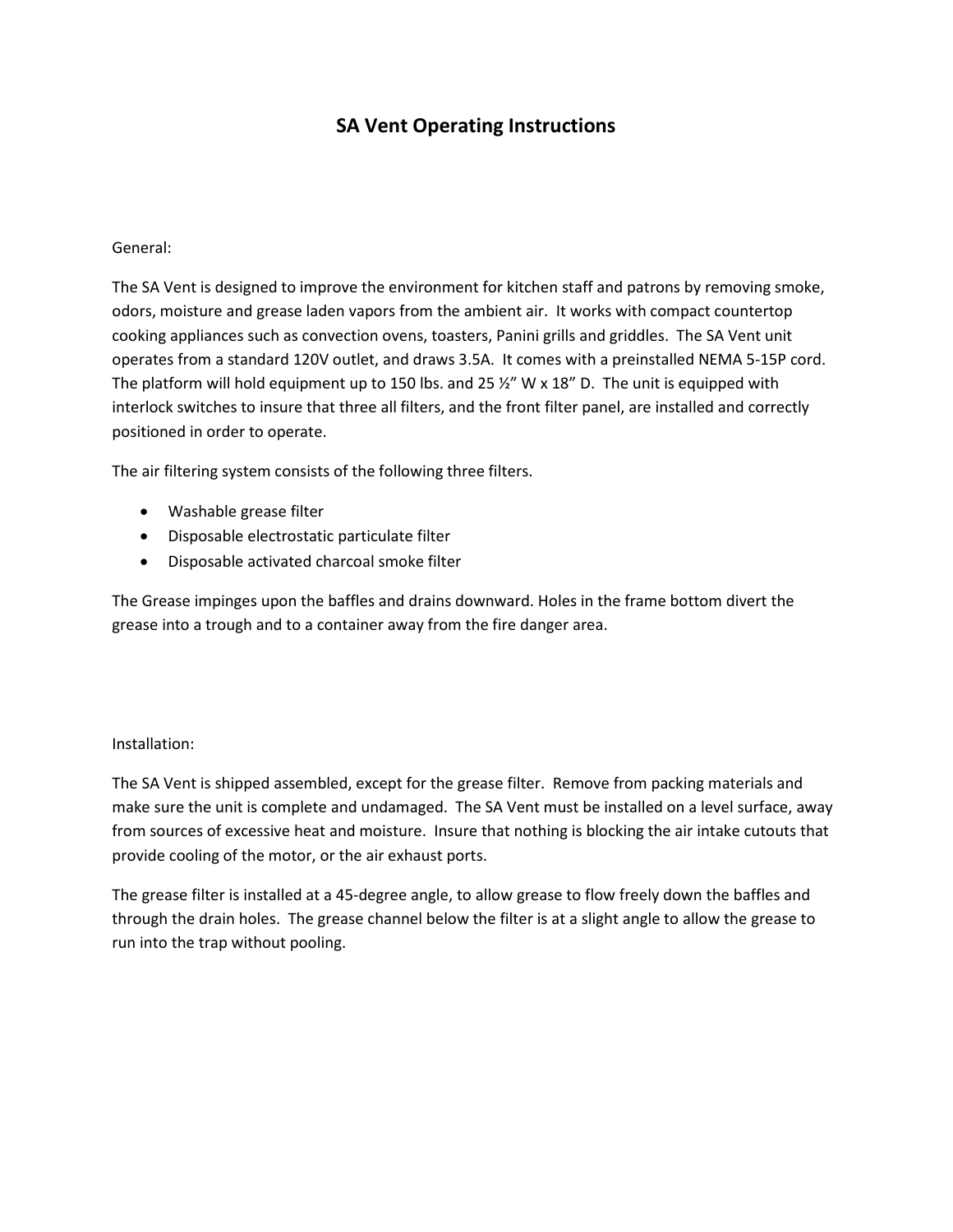#### Operation:

First, make sure that the filters are correctly installed in the unit. Remove the front panel by unscrewing the two thumbscrews at the top of the panel and then grasping the knobs and sliding the panel top outward and then upward until the bottom is free. Insure that the filters are all in place, and fully seated. The bottom filter is the activated charcoal filter, the center is the particulate filter, and the large metal filter on the top is the grease filter. The grease filter should be installed with the holes that are punched in one side facing toward the bottom of the unit, over the grease channel. Holes in the frame bottom divert the grease into a trough and to a container away from the fire danger area. Please note that the removable grease drawer must be in place. Reinstall the front panel by reversing the removal procedure. Plug the unit into an appropriate outlet, and flip the power switch, located on the right side of the unit, to the on position. Unit is now ready to filter grease-laden vapors.

#### Filter Cleaning:

For moderate-use applications, run the grease filter through the dishwasher daily. For heavy use applications, presoaking in a detergent solution prior to dishwasher cleaning is commended. The electrostatic and carbon pleated filters are disposable.

#### **DO NOT spray the unit with any cleaning liquid before unplugging it**

#### **DO NOT allow water to drip into the housing or around the electrical components**

**DO NOT immerse in water for cleaning**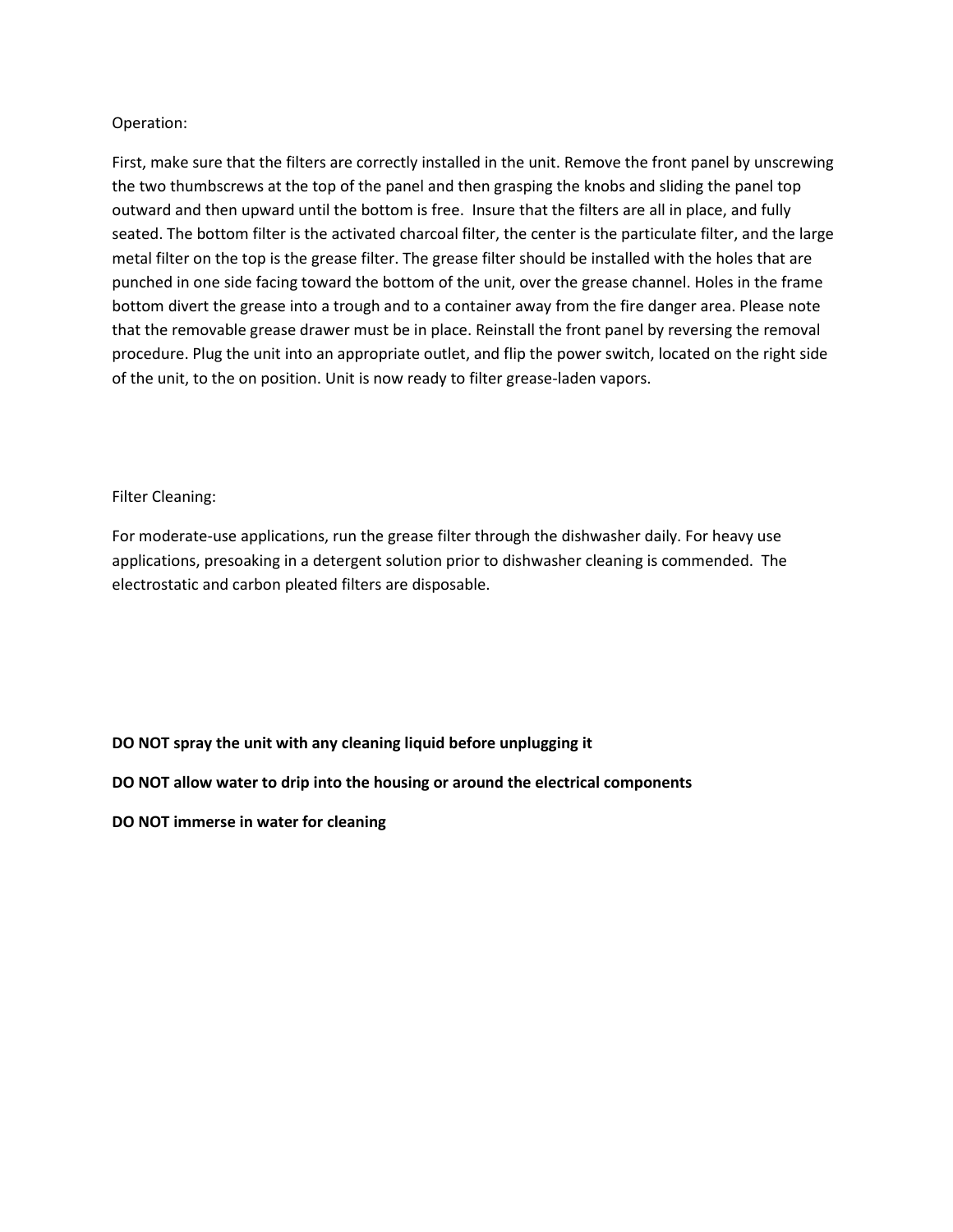# **SA Vent Cleaning Procedure**

Daily Maintenance:

- 1. Inspect grease cup; empty and wash with soap and water as necessary; reinstall.
- 2. Clean exterior of Vent with soap and water or equivalent.





Weekly:

- 1. Remove the front panel by unscrewing the two thumbscrews at the top of the panel and then grasping the knobs and sliding the panel top outward and then upward until the bottom is free.
- 2. Visually inspect filters.
- 3. If grease filter has accumulated grease, remove it and wash in pot sink or dishwasher.
- 4. Never expose the carbon filter to water!
- 5. Wipe any visible residue from the filter area, with a cloth dampened with soap and water or equivalent.
- 6. Be sure filters are dry before replacing them in the unit.
- 7. Reinstall front panel by reversing the above procedure.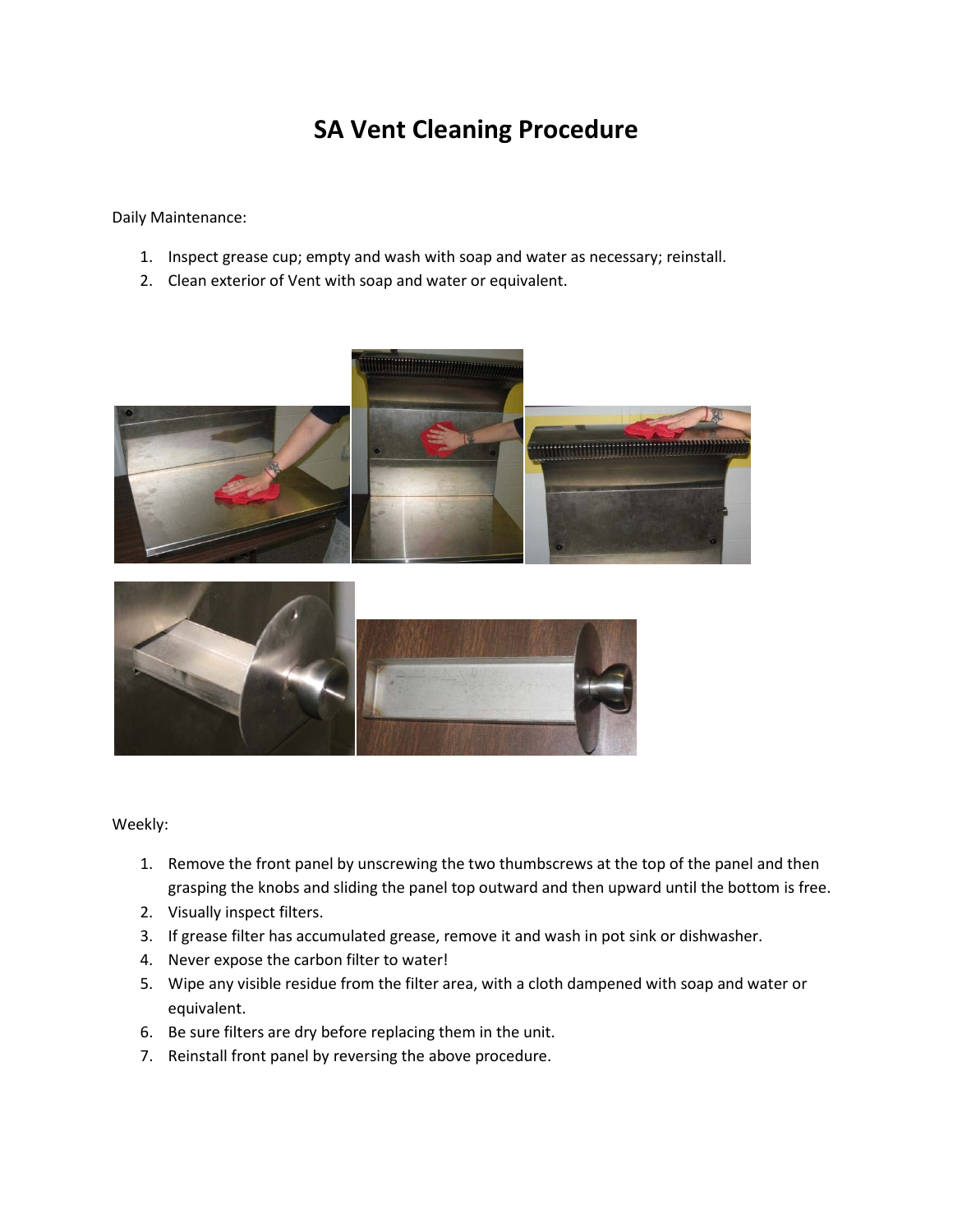

### Periodically:

- 1. Unplug unit from power source.
- 2. Remove front panel and filters as explained above.
- 3. Replace carbon and particulate filters when contaminant level impairs efficiency.
- 4. Remove top air intake assembly, by unclipping both rear retaining clasps and removing grease cup, then lift straight off.
- 5. Wipe any contaminants from inside unit with a cloth dampened with soap and water or equivalent.
- 6. Replace top, filters, front panel, reinsert grease cup, and **remember to refasten rear clips**.

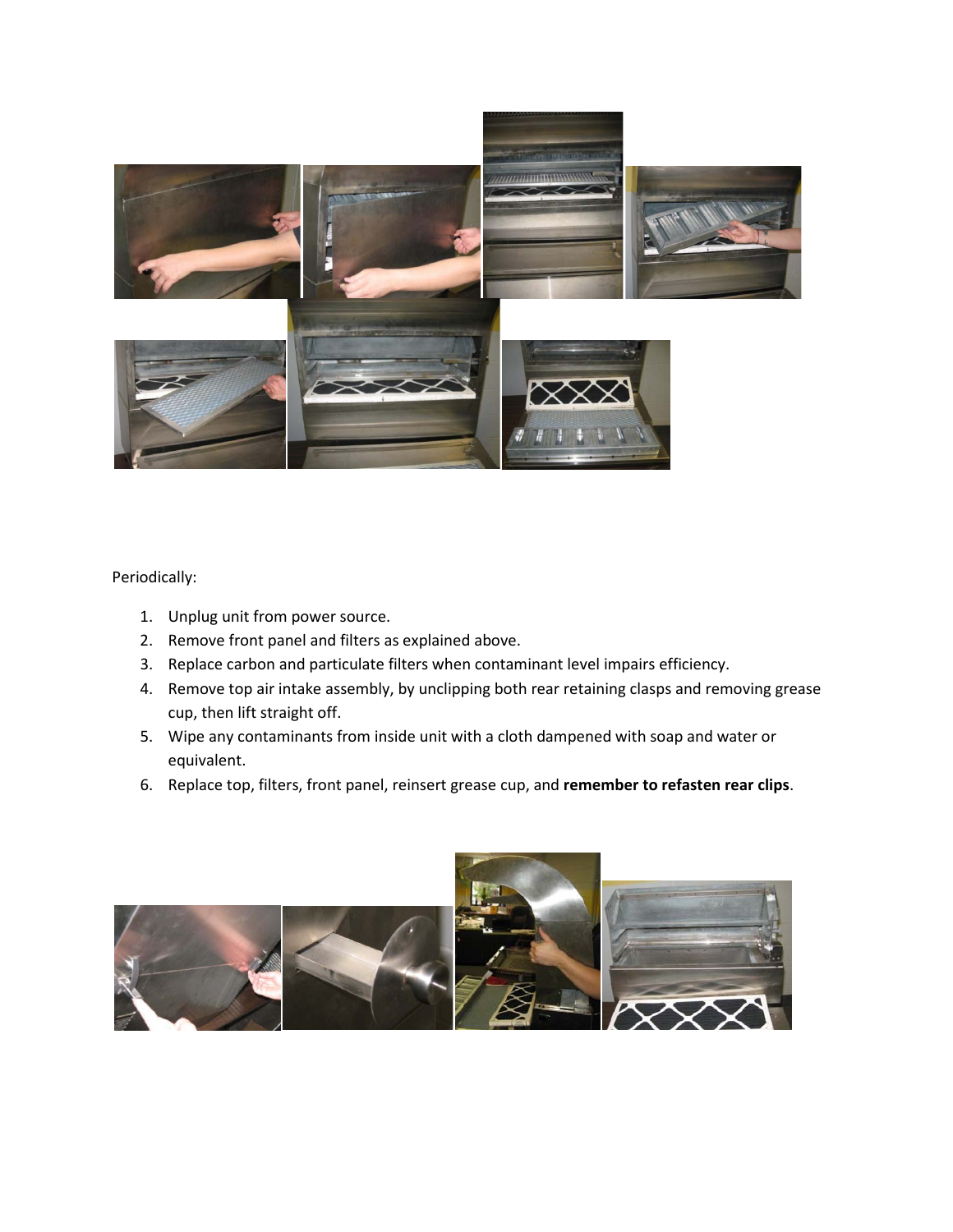EQUIPEX, LTD

765 Westminster Street Providence, RI 02903 Effective 02/01/12

## **SODIR Model SAV-G PALI, SAV-U KONA, SAV-O MISTRAL**

| <b>Part Number</b>       | Quantity | <b>Description</b>                             |
|--------------------------|----------|------------------------------------------------|
| <b>SAV-DECK F</b>        |          | Deck F Deck Front Assy                         |
| <b>SAV-BASE COMPLETE</b> |          | <b>Trunk Front Lower Assy</b>                  |
| <b>SAV-TRAY G</b>        |          | Tray G Grease Tray w\ Knob                     |
| <b>SAV-FILTER PANEL</b>  |          | <b>Filter Panel</b>                            |
| <b>SAV-BLOWER</b>        |          | <b>Blower Fan &amp; Housing</b>                |
| <b>SAV-MOTOR</b>         |          | <b>Blower Motor 120v</b>                       |
| <b>SAV-MOUNT</b>         |          | <b>Motor Mount</b>                             |
| <b>SAV-CAPACITOR</b>     |          | <b>Run Capacitor</b>                           |
| <b>SAV-INTERLOCK</b>     | 4        | <b>Momentary Switch</b>                        |
| <b>SAV-FILTER G</b>      | 1        | <b>Grease Filter</b>                           |
| <b>SAV-FILTER P</b>      |          | Particulate Filter (7 3/4 x 22 1/2 x 1<br>1/2) |
| <b>SAV-FILTER C</b>      |          | Carbon Filter (8 1/8 x 22 1/2 x 3/4)           |
| A07025                   | 1        | <b>On\Off Switch</b>                           |
| A13009                   | 4        | Feet                                           |
| A13003                   | 2        | <b>Bumper</b>                                  |
| A17008                   | 3        | <b>Knobs</b>                                   |
| <b>CORD CONNECTOR</b>    |          | <b>Cord Connection</b>                         |
| <b>SAV-WIRE</b>          | per 1ft  | Wiring                                         |
| <b>SAV-TERMINAL</b>      |          | Connections                                    |
| <b>OEM0011</b>           |          | Power Cord, 120V, W\plug (5-15P)               |
| <b>SAV-Hardware</b>      |          | Hardware PKG (screws & nuts misc.)             |
|                          |          |                                                |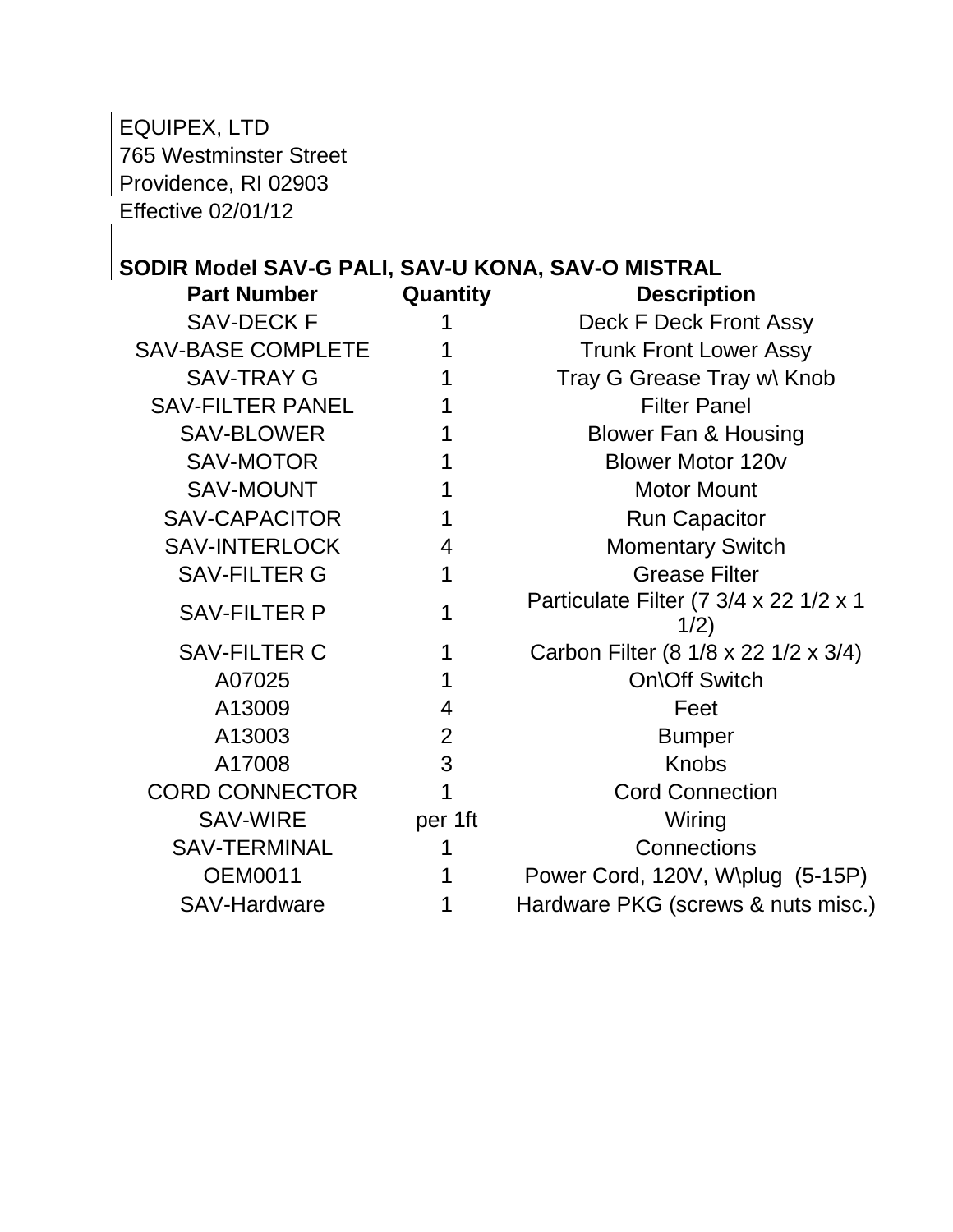